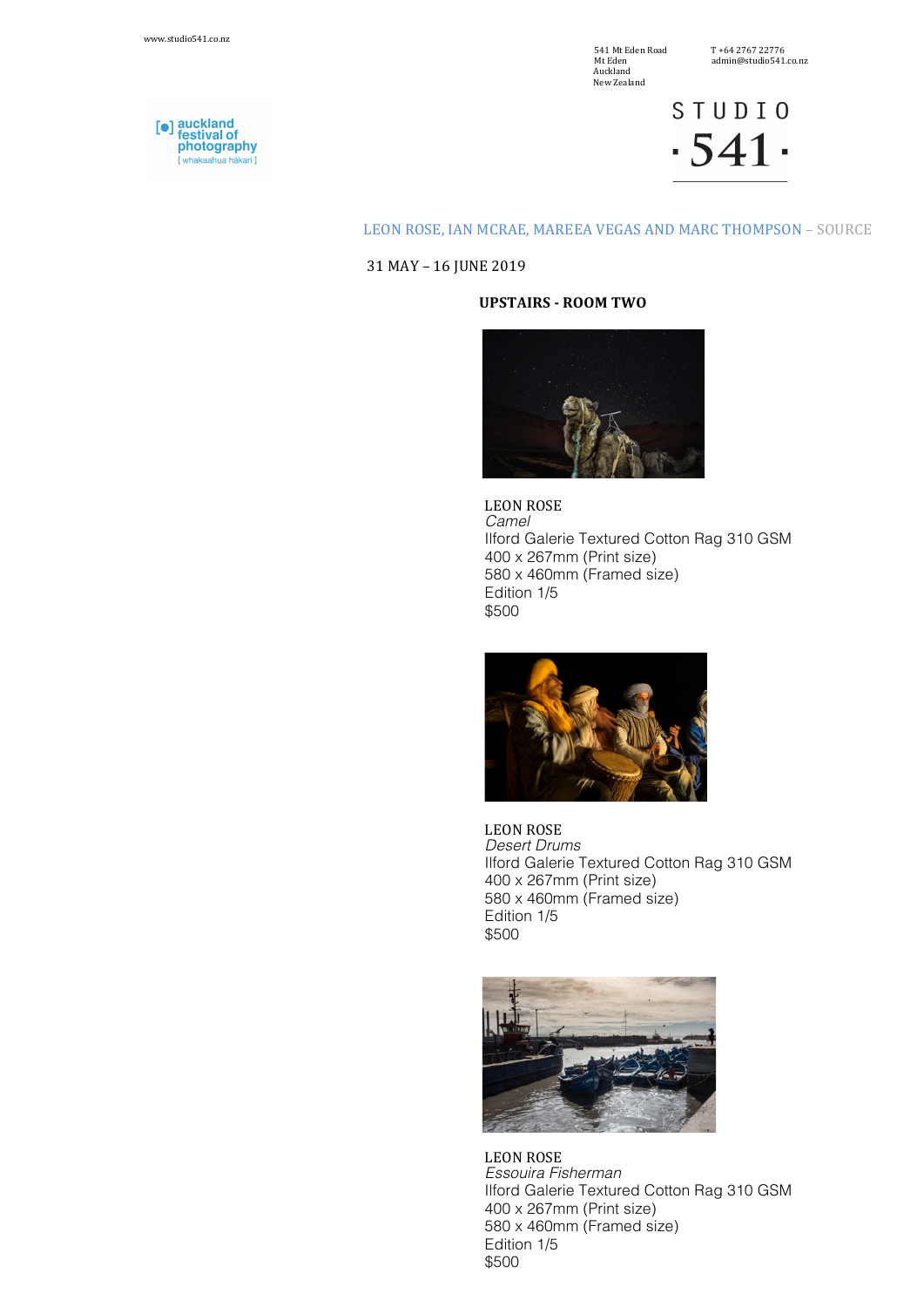541 Mt Eden Road T +64 2767 22776 **Mt Eden**<br>Auckland New Zealand

STUDIO  $-541$ 



LEON ROSE *Essouira Street* Ilford Galerie Textured Cotton Rag 310 GSM 400 x 267mm (Print size) 580 x 460mm (Framed size) Edition 1/5 \$500



LEON ROSE *Ksar Ait Ben Haddou* Ilford Galerie Textured Cotton Rag 310 GSM 400 x 267mm (Print size) 580 x 460mm (Framed size) Edition 1/5 \$500



LEON ROSE *Marrakesh Market* lford Galerie Textured Cotton Rag 310 gsm Edition 1 of 5 Print Size 470mm x 371mm \$500

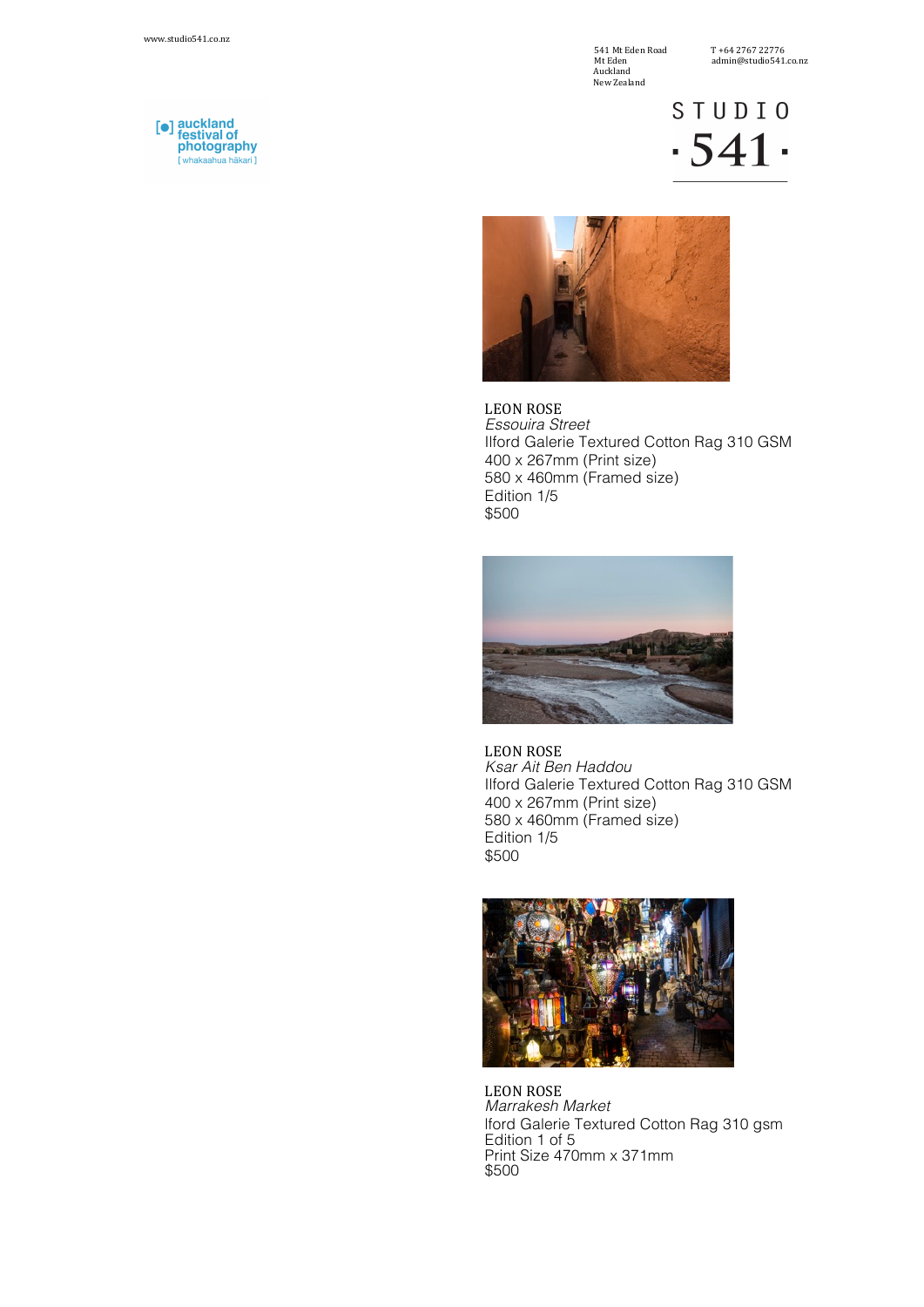541 Mt Eden Road T +64 2767 22776 Auckland New Zealand

**STUDIO**  $-541$ 



LEON ROSE *Visitor* lford Galerie Textured Cotton Rag 310 gsm Edition 1 of 5 Print Size 470mm x 371mm \$500



LEON ROSE *Camel Ride Zagora* lford Galerie Textured Cotton Rag 310 gsm Edition 1 of 5 Print Size 470mm x 371mm \$500

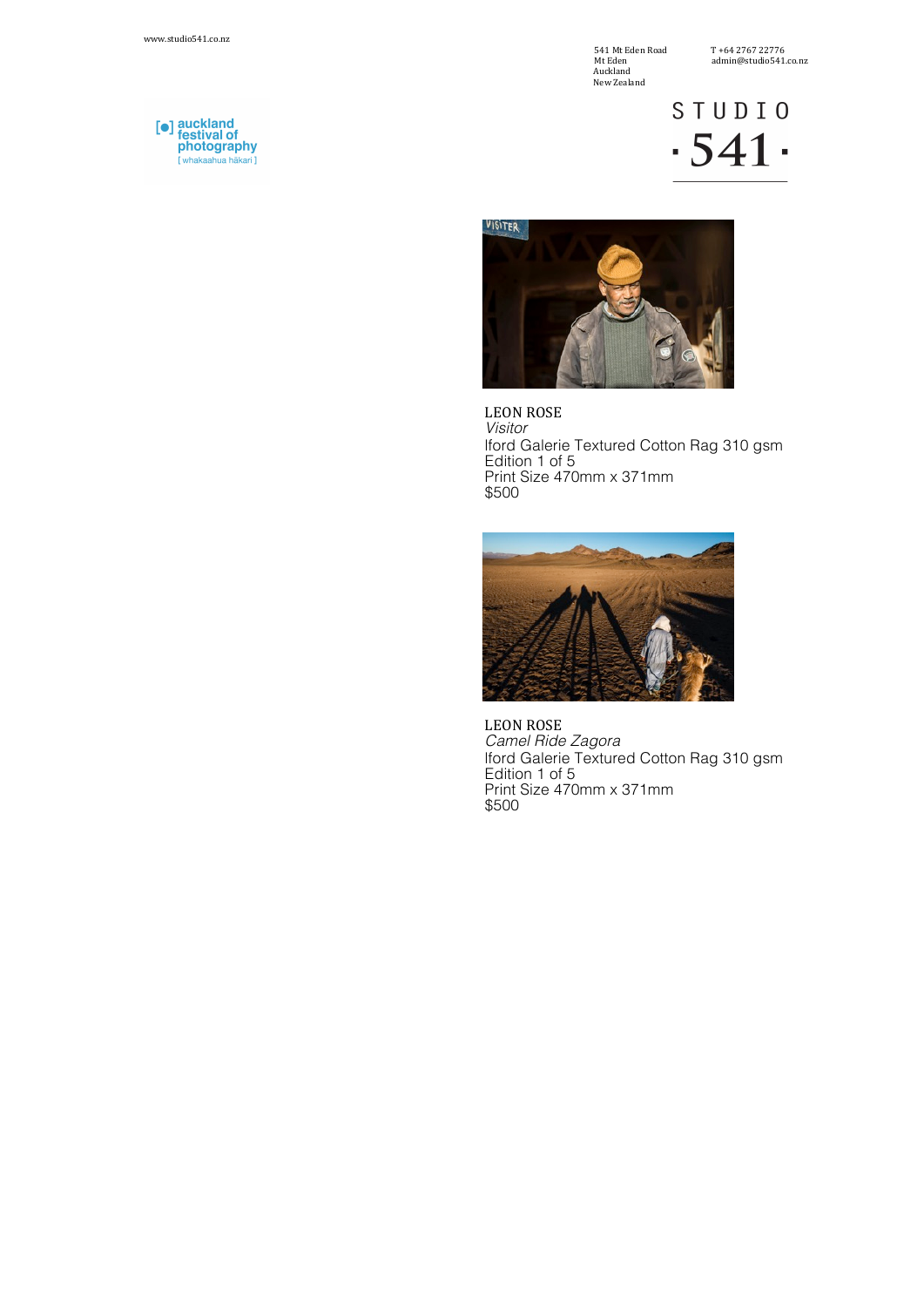541 Mt Eden Road T +64 2767 22776 Auckland New Zealand

**STUDIO**  $-541$ 



IAN MCRAE *Alberton* Ilford Gold Fibre Gloss 310 GSM 280 x 240mm \$310



IAN MCRAE *Mt Eden* Ilford Gold Fibre Gloss 310 GSM 280 x 240mm \$310



IAN MCRAE *Puketutu* Ilford Gold Fibre Gloss 310 GSM 280 x 240mm \$310

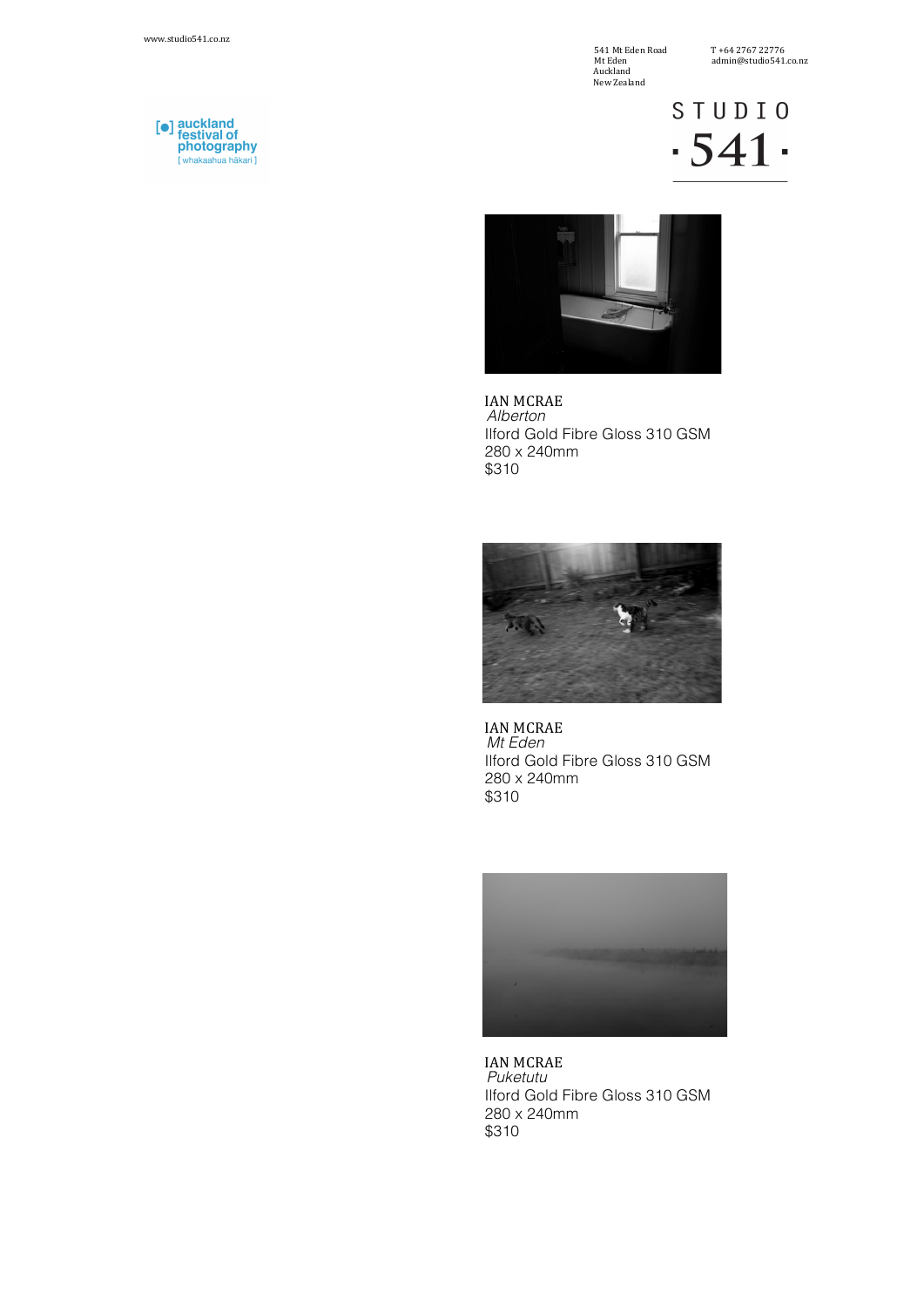[●] auckland<br>festival of<br>photography

[ whakaahua hakari ]

541 Mt Eden Road T +64 2767 22776 **Mt Eden**<br>Auckland New Zealand

## **STUDIO**  $-541$



IAN MCRAE *Glenbrook* Ilford Gold Fibre Gloss 310 GSM 280 x 240mm \$310



MAREEA VEGAS *Mood 5* Epson Somerset Velvet Sheets 100% Cotton, Acid-free 505 GSM Edition 1/5 Print size: 500 x 750mm Sheet Size 1118 x 915mm \$440



MAREEA VEGAS *Mood 6* Epson Somerset Velvet Sheets 100% Cotton, Acid-free 505 GSM Edition 1/5 Print size: 500 x 750mm Sheet Size 1118 x 915mm \$440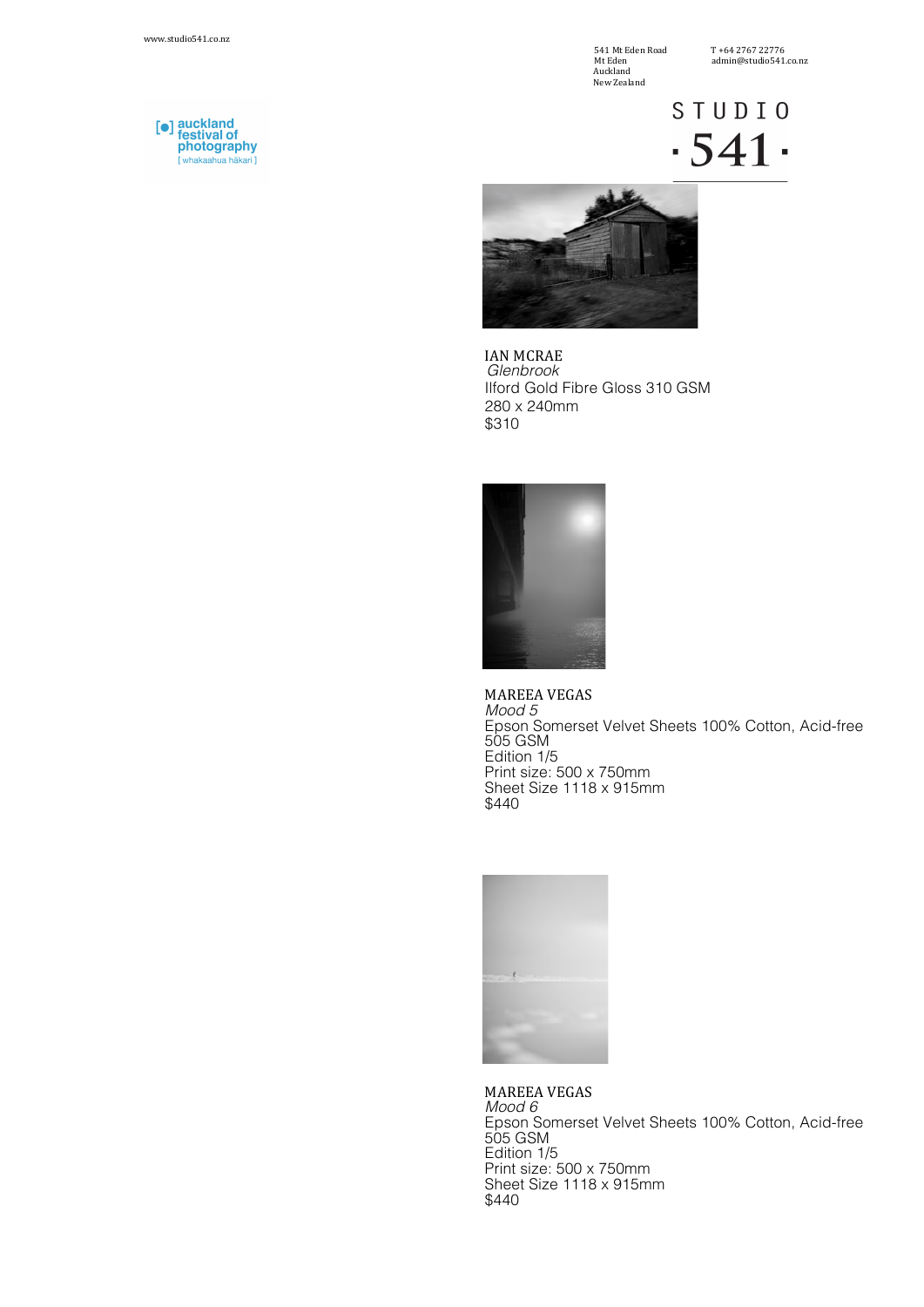541 Mt Eden Road T +64 2767 22776 Auckland New Zealand

 $11101210722707$ 

**STUDIO**  $-541$ 



**MARC THOMPSON** *Parking Garage Entrance, Eden St.* Epson Enhanced Matte 192 GSM  $200 \times 300$ mm (Print size) Edition 1/5 \$150



**MARC THOMPSON** *Rear Fletcher Office Site, Nelson St.* Epson Enhanced Matte 192 GSM 200 x 300mm (Print size) Edition 1/5 \$150